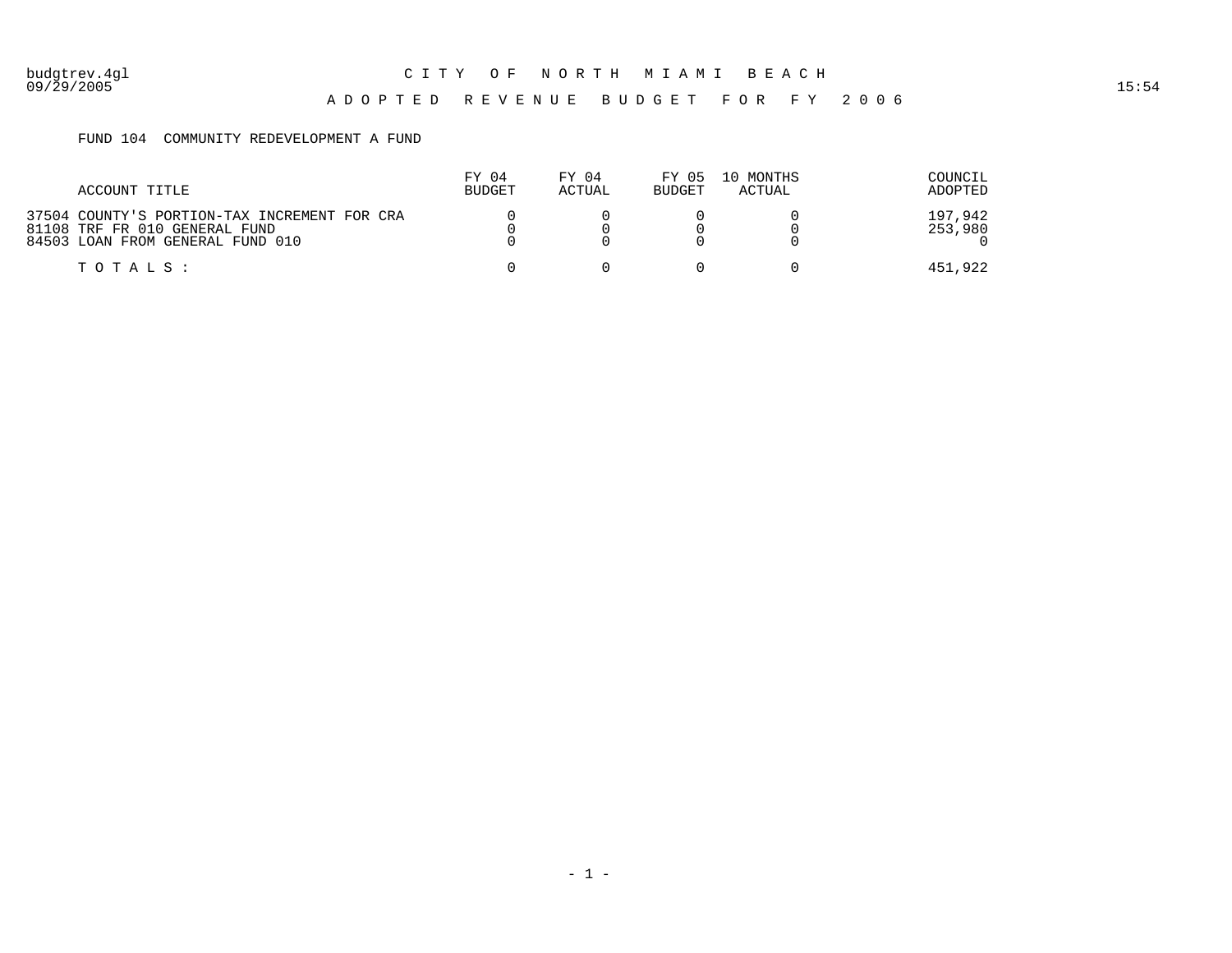| $09/\bar{2}9/\bar{2005}$                                                                                                                                                                                                             | A D O P T E D E X P E N S E B U D G E T F O R F Y 2006 |                                                                                                   |  |                                                                                         |                        | 15:54              |
|--------------------------------------------------------------------------------------------------------------------------------------------------------------------------------------------------------------------------------------|--------------------------------------------------------|---------------------------------------------------------------------------------------------------|--|-----------------------------------------------------------------------------------------|------------------------|--------------------|
| FUND 104 COMMUNITY REDEVELOPMENT A FUND<br>2 EXECUTIVE<br>DEPARTMENT<br>DIVISION 210 OTHER SERVICES                                                                                                                                  |                                                        |                                                                                                   |  |                                                                                         |                        |                    |
| ACCOUNT TITLE                                                                                                                                                                                                                        |                                                        |                                                                                                   |  | FY 03 FY 04 FY 05 FY 05 FY 05 10 MONTHS<br>ACTUAL ACTUAL ADOPTED CHANGES REVISED ACTUAL |                        | COUNCIL<br>ADOPTED |
| 120 SALARIES-FULL-TIME<br>Increase of \$35,310 over FY 05 Revised                                                                                                                                                                    |                                                        |                                                                                                   |  | 0 0 0 0 0 0 13,236 35,310                                                               |                        |                    |
|                                                                                                                                                                                                                                      |                                                        |                                                                                                   |  |                                                                                         |                        |                    |
|                                                                                                                                                                                                                                      | Salary Projection Total: 51,916                        |                                                                                                   |  | $-19,865$ 32,051                                                                        |                        |                    |
|                                                                                                                                                                                                                                      |                                                        | Adjustments to Salary Projection:                                                                 |  |                                                                                         |                        |                    |
|                                                                                                                                                                                                                                      |                                                        | INCREASE DEPUTY CITY MANAGER \$9,875 WITH 33% BEING PAID BY<br>C.R.A. AND BALANCE BY GENERAL FUND |  |                                                                                         | 3,259                  |                    |
|                                                                                                                                                                                                                                      |                                                        |                                                                                                   |  | Adjusted salary projection total: 35,310                                                |                        |                    |
| 130 SALARIES-TEMP & PART-TIME<br>Increase of \$10,000 over FY 05 Revised                                                                                                                                                             |                                                        | $\begin{array}{ccccccc}\n0 & & & 0 & & & 0\n\end{array}$                                          |  | $0 \qquad \qquad 0 \qquad \qquad 0$                                                     |                        | 10,000             |
|                                                                                                                                                                                                                                      | PART-TIME GIS & OTHER PROJECT ASSISTANCE               |                                                                                                   |  |                                                                                         | 10,000<br>------------ |                    |
|                                                                                                                                                                                                                                      |                                                        |                                                                                                   |  | Total: 10,000                                                                           |                        |                    |
| 150 EXECUTIVE ALLOWANCE<br>Increase of \$1,485 over FY 05 Revised                                                                                                                                                                    | $\overline{0}$                                         |                                                                                                   |  |                                                                                         |                        | 1,485              |
| Posit # Job Title Employee Name Projected Adj Reason Maj Amt Total<br>1,485 1,485 EPUTY CITY MANAGER KLOPP KEVEN R<br>Salary Projection Total: 0<br>Salary Projection Total: 0                                                       |                                                        |                                                                                                   |  |                                                                                         |                        |                    |
|                                                                                                                                                                                                                                      |                                                        |                                                                                                   |  |                                                                                         |                        |                    |
| 210 F.I.C.A. TAXES-EMPLOYER'S CONTRIBUTION 0 0 0 0 0 0 0 1,000<br>Increase of \$2,396 over FY 05 Revised                                                                                                                             |                                                        |                                                                                                   |  |                                                                                         |                        | 2,396              |
| Posit # Job Title [101] Employee Name [103-0093 DEPUTY CITY MANAGER [108] EMPLOYEE Name [103-0093 DEPUTY CITY<br>103-0093 DEPUTY CITY MANAGER [109] KEVEN R [108] TRF 33% FROM 010210 [108] Adj Amt [2,396 [108] 2,396 [108] Adj<br> |                                                        |                                                                                                   |  |                                                                                         |                        |                    |
|                                                                                                                                                                                                                                      | Salary Projection Total: 3,989                         |                                                                                                   |  | $-1,593$                                                                                | 2,396                  |                    |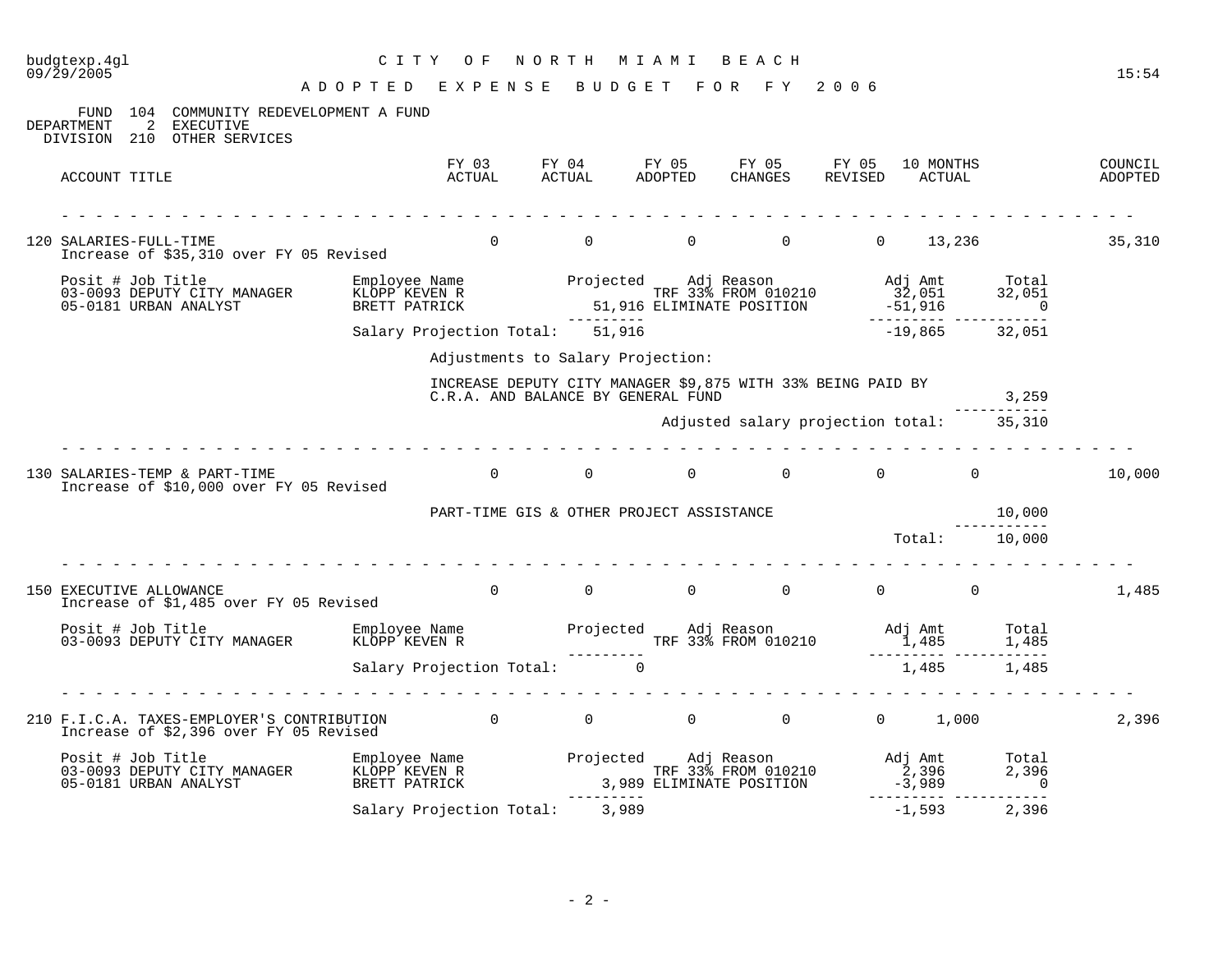## budgtexp.4gl C I T Y O F N O R T H M I A M I B E A C H

| FUND 104 COMMUNITY REDEVELOPMENT A FUND<br>2 EXECUTIVE<br>DEPARTMENT<br>DIVISION 210 OTHER SERVICES                                                                                                                                                                                                          |                                 |          |                                     |                                                                      |                |     |       |
|--------------------------------------------------------------------------------------------------------------------------------------------------------------------------------------------------------------------------------------------------------------------------------------------------------------|---------------------------------|----------|-------------------------------------|----------------------------------------------------------------------|----------------|-----|-------|
| ACCOUNT TITLE                                                                                                                                                                                                                                                                                                |                                 |          |                                     |                                                                      |                |     |       |
| 215 EDUCATIONAL REIMBURSEMENT<br>No change from FY 05 Revised                                                                                                                                                                                                                                                |                                 |          |                                     |                                                                      |                |     |       |
| 225 RETIREMENT-OTHER PLANS<br>Increase of \$7,442 over FY 05 Revised                                                                                                                                                                                                                                         |                                 | $\Omega$ | $\begin{matrix} 0 & 0 \end{matrix}$ | $\overline{0}$                                                       | 0 817          |     | 7,442 |
| Posit # Job Title [1,42] Employee Name [1,42] Projected adj Reason [1,442   1,442   1,442   1,442   1,442   1,442<br>1,442   1,421   1,421 ELIMINATE POSITION [1,421   1,421   1,421   1,421   1,421   1,421   1,421   1,421   05                                                                            |                                 |          |                                     |                                                                      |                |     |       |
|                                                                                                                                                                                                                                                                                                              | Salary Projection Total: 11,421 |          |                                     |                                                                      | $-3,979$ 7,442 |     |       |
| 235 HEALTH INSURANCE<br>Increase of \$4,108 over FY 05 Revised                                                                                                                                                                                                                                               |                                 | $\Omega$ |                                     | $\begin{matrix} 0 & 0 & 0 \end{matrix}$                              | $0 \t 1,039$   |     | 4,108 |
| Posit # Job Title [108] Employee Name [108] Projected Adj Reason [108] Adj Amt [108] Total [108] Projected Adj Reason [108] Adj Amt [108] $\begin{array}{cccccc} 03-0093 & DEPUTY & CITY & MANAGER & KLOPP & KEYEN & R\ 05-0181 & URBAN & ANALYST & BRETT & PATRICK & & & & & & & & & & & & & & & & & & & &$ |                                 |          |                                     |                                                                      |                |     |       |
|                                                                                                                                                                                                                                                                                                              | Salary Projection Total: 9,633  |          |                                     |                                                                      | $-5,525$ 4,108 |     |       |
| 236 GROUP LIFE INSURANCE<br>Increase of \$280 over FY 05 Revised                                                                                                                                                                                                                                             |                                 | $\Omega$ |                                     | $0 \qquad \qquad 0 \qquad \qquad 0 \qquad \qquad 0 \qquad \qquad 33$ |                |     | 280   |
|                                                                                                                                                                                                                                                                                                              |                                 |          |                                     |                                                                      |                |     |       |
|                                                                                                                                                                                                                                                                                                              | Salary Projection Total: 449    |          |                                     |                                                                      | $-169$         | 280 |       |
| 238 ACCIDENTAL DEATH & DISMEMBERMENT<br>Increase of \$314 over FY 05 Revised                                                                                                                                                                                                                                 | $\overline{0}$                  |          |                                     | $\begin{matrix} 0 & 0 & 0 \end{matrix}$                              | $\frac{3}{2}$  |     | 314   |
|                                                                                                                                                                                                                                                                                                              |                                 |          |                                     |                                                                      |                |     |       |
|                                                                                                                                                                                                                                                                                                              | Salary Projection Total:        |          | 37                                  |                                                                      | 277            | 314 |       |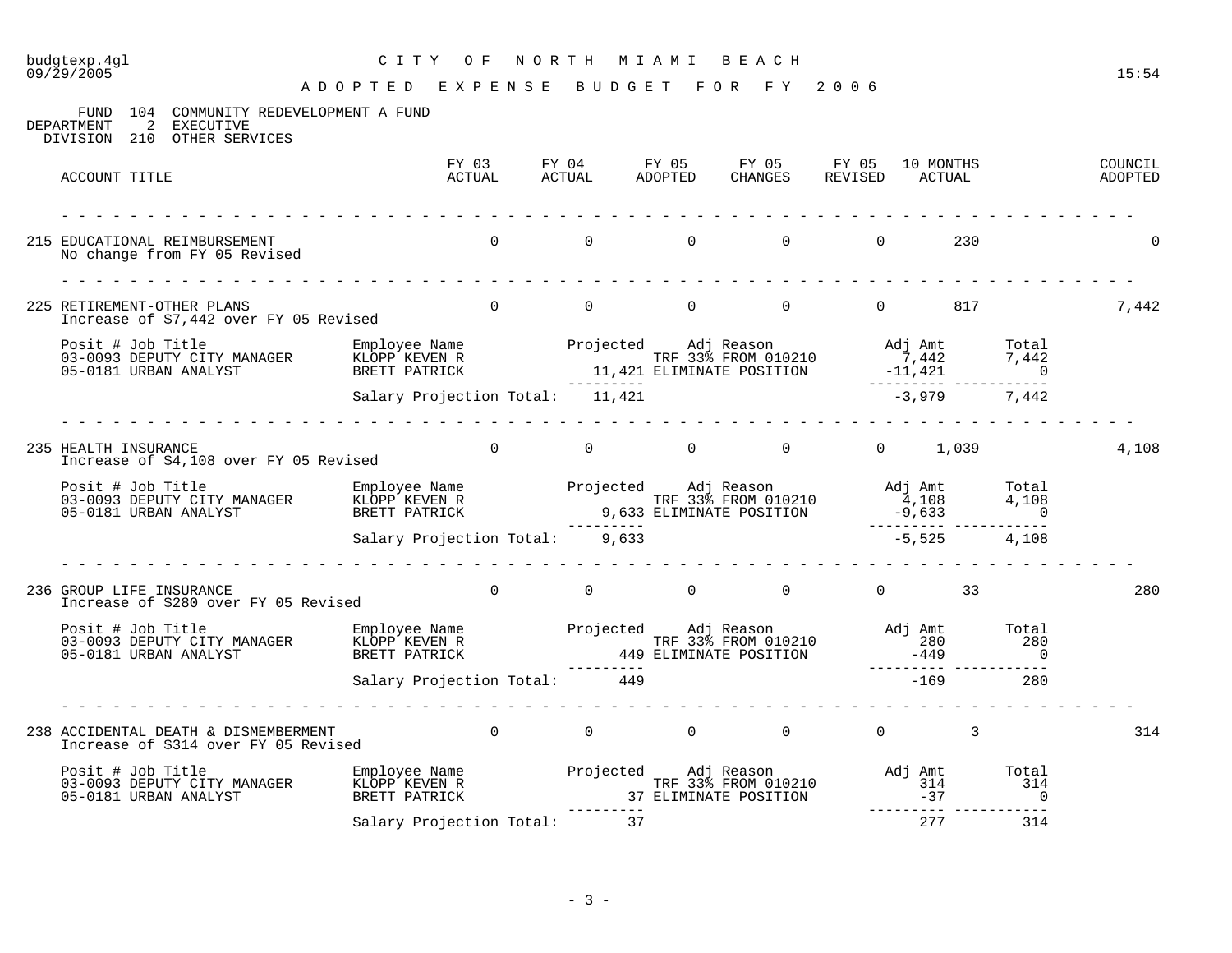## budgtexp.4gl C I T Y O F N O R T H M I A M I B E A C H

| 104 COMMUNITY REDEVELOPMENT A FUND<br>FUND<br>2<br>EXECUTIVE<br>DEPARTMENT<br>DIVISION 210 OTHER SERVICES |                                                       |                                                                                                                                                                                                                                                                     |                                                                                                                                                  |                                         |                |                      |                                |                    |
|-----------------------------------------------------------------------------------------------------------|-------------------------------------------------------|---------------------------------------------------------------------------------------------------------------------------------------------------------------------------------------------------------------------------------------------------------------------|--------------------------------------------------------------------------------------------------------------------------------------------------|-----------------------------------------|----------------|----------------------|--------------------------------|--------------------|
| ACCOUNT TITLE                                                                                             |                                                       |                                                                                                                                                                                                                                                                     | FY 03 FY 04 FY 05 FY 05 FY 05 10 MONTHS<br>ACTUAL ACTUAL ADOPTED CHANGES REVISED ACTUAL                                                          | CHANGES                                 |                |                      |                                | COUNCIL<br>ADOPTED |
| 239 DENTAL INSURANCE<br>Increase of \$128 over FY 05 Revised                                              |                                                       | $0 \qquad \qquad$                                                                                                                                                                                                                                                   | $\overline{0}$<br>0                                                                                                                              | 0                                       |                | $\overline{0}$<br>15 |                                | 128                |
|                                                                                                           |                                                       |                                                                                                                                                                                                                                                                     |                                                                                                                                                  |                                         |                |                      | Total<br>128<br>$\overline{0}$ |                    |
|                                                                                                           | Salary Projection Total: 141                          |                                                                                                                                                                                                                                                                     |                                                                                                                                                  |                                         |                | $-13$                | 128                            |                    |
| Salaries & Related Costs                                                                                  | $\overline{0}$<br>di di di di di di di di di di di di |                                                                                                                                                                                                                                                                     | $\begin{matrix} 0 & 0 \\ 0 & 0 \end{matrix}$                                                                                                     |                                         |                | $0 \t 0 \t 16,372$   |                                | 61,463             |
| 310 PROFESSIONAL SERVICES<br>Increase of \$219,969 over FY 05 Revised                                     |                                                       | $\Omega$                                                                                                                                                                                                                                                            | $\overline{0}$                                                                                                                                   | $\begin{matrix} 0 & 0 & 0 \end{matrix}$ |                |                      |                                | 52,520 219,969     |
|                                                                                                           | AUDITS & STUDIES                                      | $$197,942 \t{X} 1.5* = $2,969$<br>CONTRACTUAL SERVICES/OPERATING:<br>FCC DRAINAGE STUDY<br>DENSITY ANALYSIS<br>NEEDED CAPACITY CALCULATIONS<br>MARKET AND RETAIL ANALYSES<br>MIAMI DRIVE LINEAR PARK PLAN<br>AREA-WIDE URBAN DESIGN PLAN<br>TARGETED DESIGN PLAN(S) | COUNTY ADMINISTRATIVE CHARGE @1.5% OF COUNTY REVENUE<br>DESIGN-ENTRY FEATURES, SIGNAGE, ART IN PUBLIC PLACES<br>APPRAISAL AND BROKERAGE SERVICES |                                         |                |                      | 2,000<br>2,969<br>207,000      |                    |
|                                                                                                           |                                                       |                                                                                                                                                                                                                                                                     | LEGAL SERVICES/RECORDING AND COURT COSTS                                                                                                         |                                         |                | Total:               | 8,000<br>219,969               |                    |
| 390 EDUCATIONAL PROGRAMS<br>No change from FY 05 Revised                                                  |                                                       |                                                                                                                                                                                                                                                                     | $\begin{matrix}0&0&0&0\end{matrix}$                                                                                                              |                                         |                | $\Omega$<br>375      |                                | 0                  |
|                                                                                                           |                                                       |                                                                                                                                                                                                                                                                     |                                                                                                                                                  |                                         |                |                      |                                |                    |
| 405 TRAVEL AND AUTO EXPENSES<br>Increase of \$1,800 over FY 05 Revised                                    | $\Omega$                                              | $\Omega$                                                                                                                                                                                                                                                            | $\overline{0}$                                                                                                                                   | $\overline{0}$                          | $\overline{0}$ | 847                  |                                | 1,800              |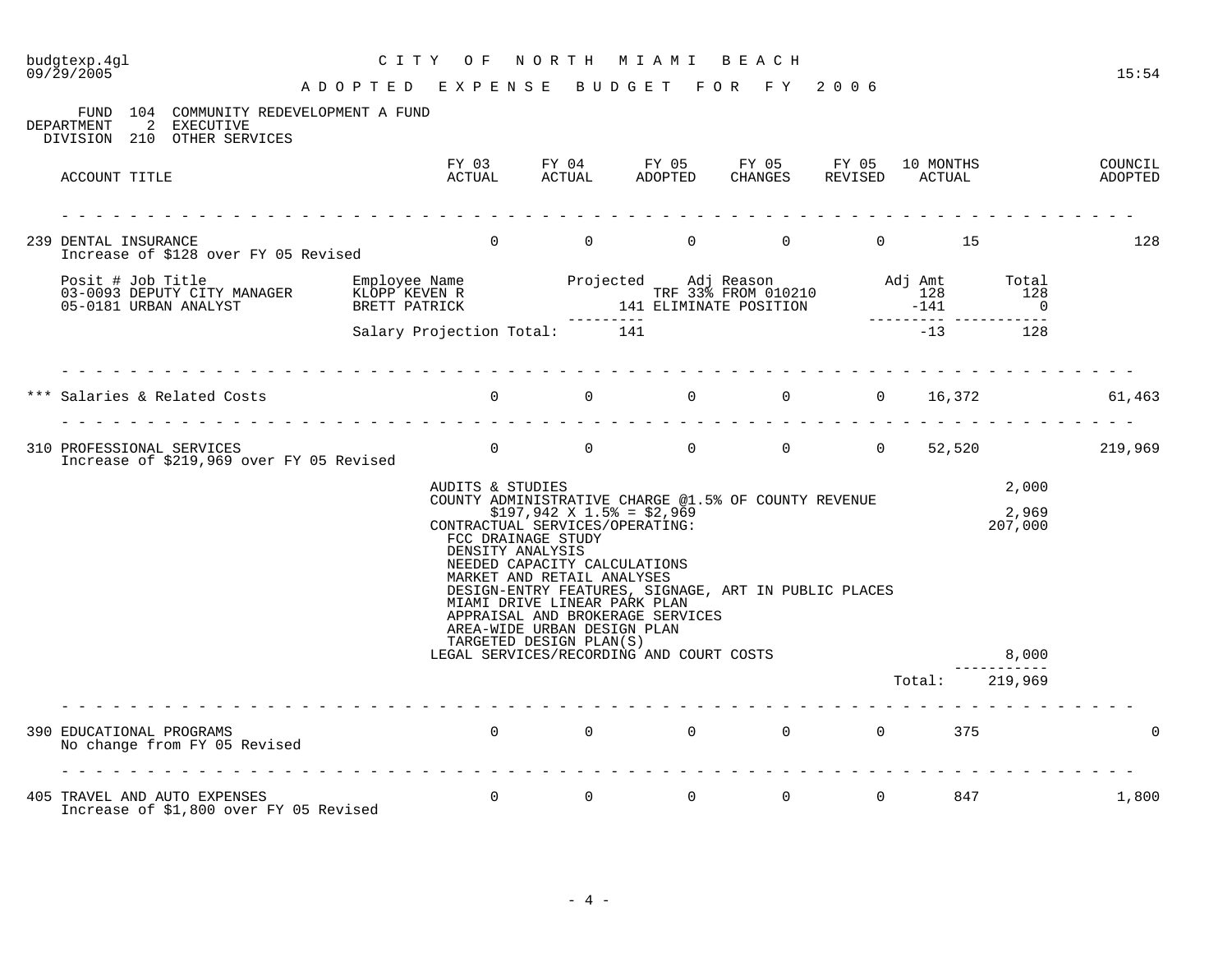| budgtexp.4gl<br>C I T Y<br>09/29/2005<br>A D O P T E D                                                       | O F<br>E X P E N S E  | NORTH           | M I A M I<br>BUDGET<br>F O R               | BEACH<br>F Y     | 2006             |                     |                            | 15:54              |
|--------------------------------------------------------------------------------------------------------------|-----------------------|-----------------|--------------------------------------------|------------------|------------------|---------------------|----------------------------|--------------------|
| 104 COMMUNITY REDEVELOPMENT A FUND<br>FUND<br>2<br>DEPARTMENT<br>EXECUTIVE<br>DIVISION 210<br>OTHER SERVICES |                       |                 |                                            |                  |                  |                     |                            |                    |
| ACCOUNT TITLE                                                                                                | FY 03<br>ACTUAL       | FY 04<br>ACTUAL | FY 05<br>ADOPTED                           | FY 05<br>CHANGES | FY 05<br>REVISED | 10 MONTHS<br>ACTUAL |                            | COUNCIL<br>ADOPTED |
|                                                                                                              |                       |                 | TRAVEL TO CONFERENCES AND TRAINING         |                  |                  |                     | 1,800<br>$\frac{1}{2}$     |                    |
|                                                                                                              |                       |                 |                                            |                  |                  | Total:              | 1,800                      |                    |
| 470 PRINTING AND BINDING<br>Increase of \$7,000 over FY 05 Revised                                           | $\overline{0}$        | $\overline{0}$  | $\overline{0}$                             | $\overline{0}$   |                  | $0 \t 2,052$        |                            | 7,000              |
|                                                                                                              |                       |                 | PRINTING OF CRA DOCUMENTS FOR DISTRIBUTION |                  |                  |                     | 7,000<br>-----------       |                    |
|                                                                                                              |                       |                 |                                            |                  |                  | Total:              | 7,000                      |                    |
| 480 PROMOTIONAL ACTIVITIES<br>Increase of \$5,000 over FY 05 Revised                                         | $\mathbf 0$           | $\mathbf 0$     | $\mathbf 0$                                | $\overline{0}$   | $\mathbf 0$      | $\Omega$            |                            | 5,000              |
|                                                                                                              |                       |                 | MARKETING AND SPECIAL EVENT PROMOTION      |                  |                  |                     | 5,000<br>. _ _ _ _ _ _ _ _ |                    |
|                                                                                                              |                       |                 |                                            |                  |                  | Total:              | 5,000                      |                    |
| 481 ADVERTISING COSTS<br>Increase of \$3,000 over FY 05 Revised                                              | $\Omega$              | $\Omega$        | $\Omega$                                   | $\Omega$         |                  | $0 \t 4,855$        |                            | 3,000              |
|                                                                                                              |                       |                 | PUBLIC NOTICES AND OTHER ADVERTISING       |                  |                  |                     | 3,000<br>-----------       |                    |
|                                                                                                              |                       |                 |                                            |                  |                  | Total:              | 3,000                      |                    |
| 520 OPERATING SUPPLIES<br>Increase of \$3,003 over FY 05 Revised                                             | $\Omega$              | $\overline{0}$  | $\Omega$                                   | $\mathbf 0$      | $\Omega$         | 244                 |                            | 3,003              |
|                                                                                                              | OPERATING CONTINGENCY |                 |                                            |                  |                  |                     | 3,003<br>------------      |                    |
|                                                                                                              |                       |                 |                                            |                  |                  | Total:              | 3,003                      |                    |
| *** Operating Expenses                                                                                       | $\mathbf{0}$          | $\mathbf 0$     | $\mathbf 0$                                | $\mathbf 0$      | $\overline{0}$   | 60,893              |                            | 239,772            |
| 830 IMPROVEMENTS OTHER THAN BUILDINGS<br>Increase of \$50,000 over FY 05 Revised                             | $\mathsf{O}$          | $\mathsf{O}$    | $\mathsf{O}$                               | $\mathbf 0$      | $\mathsf{O}$     | $\mathbf 0$         |                            | 50,000             |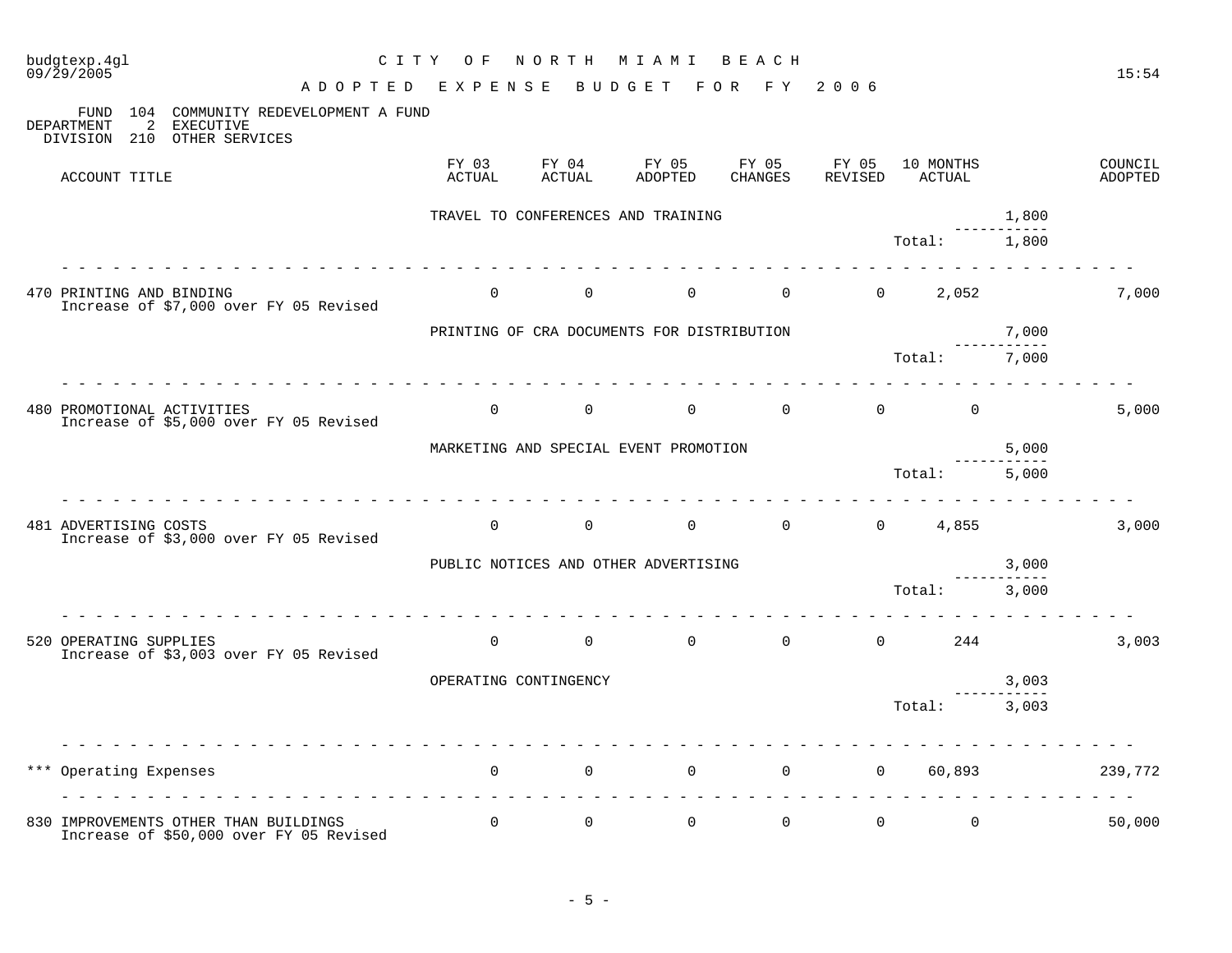| $09/\bar{2}9/2005$ | budgtexp.4gl                   |                                                      |                                        | C I T Y                        | O F                          | NORTH                  | M I A M I              | BEACH                                                    |                                                              |                                | 15:54                     |
|--------------------|--------------------------------|------------------------------------------------------|----------------------------------------|--------------------------------|------------------------------|------------------------|------------------------|----------------------------------------------------------|--------------------------------------------------------------|--------------------------------|---------------------------|
| DEPARTMENT         | FUND<br>104<br>210<br>DIVISION | 2<br><b>EXECUTIVE</b><br>OTHER SERVICES              | COMMUNITY REDEVELOPMENT A FUND         | ADOPTED                        | EXPENSE                      |                        | BUDGET                 | F O R<br>F Y                                             | 2006                                                         |                                |                           |
|                    | ACCOUNT TITLE                  |                                                      |                                        |                                | FY 03<br>ACTUAL              | FY 04<br><b>ACTUAL</b> | FY 05<br>ADOPTED       | FY 05<br><b>CHANGES</b>                                  | 10 MONTHS<br>FY 05<br>REVISED<br>ACTUAL                      |                                | COUNCIL<br><b>ADOPTED</b> |
|                    |                                |                                                      |                                        |                                |                              |                        |                        | CRA CONTRIBUTION TO TECHNOLOGY INFRASTRUCTURE/WI-FI      |                                                              | 50,000                         |                           |
|                    |                                |                                                      |                                        |                                |                              |                        |                        |                                                          | Total:                                                       | 50,000                         |                           |
| ***                | Capital Outlays                |                                                      |                                        |                                | $\Omega$                     | $\mathbf 0$            | $\Omega$               | $\Omega$                                                 | $\Omega$                                                     | $\Omega$                       | 50,000                    |
|                    |                                | 982 TRF TO FND 010 GENERAL FUND                      | Increase of \$8,600 over FY 05 Revised |                                | $\mathbf 0$                  | $\mathbf 0$            | $\mathbf 0$            | $\mathbf 0$                                              | $\mathbf 0$                                                  | $\mathbf 0$                    | 8,600                     |
|                    |                                |                                                      |                                        |                                | THIS IS THE FIRST REPAYMENT. |                        |                        | REPAY LOAN TO CITY'S GENERAL FUND. GENERAL FUND LOAN WAS | USED TO SET UP THE CRA IN FISCAL YEAR 2005. REPAYMENT IS 10% | 8,600                          |                           |
|                    |                                |                                                      |                                        |                                |                              |                        |                        |                                                          | Total:                                                       | 8,600                          |                           |
|                    |                                | 994 TRF TO WORKERS' COMP SELF-INS                    | Increase of \$128 over FY 05 Revised   |                                | $\Omega$                     | $\overline{0}$         | $\Omega$               | $\overline{0}$                                           | $\overline{0}$                                               | $\mathbf 0$                    | 128                       |
|                    | Posit # Job Title              | 03-0093 DEPUTY CITY MANAGER<br>05-0181 URBAN ANALYST |                                        | KLOPP KEVEN R<br>BRETT PATRICK | Employee Name                | Projected              | 208 ELIMINATE POSITION | Adj Reason<br>TRF 33% FROM 010210                        | Adj Amt<br>128<br>$-208$                                     | Total<br>128<br>$\overline{0}$ |                           |
|                    |                                |                                                      |                                        |                                | Salary Projection Total: 208 |                        |                        |                                                          | $-80$                                                        | 128                            |                           |
| ***                |                                | Non-Operating Expenses                               |                                        |                                | $\Omega$                     | $\Omega$               | $\Omega$               | $\Omega$                                                 | $\Omega$                                                     | $\Omega$                       | 8,728                     |
|                    | DIVISION                       |                                                      | TOTALS:                                |                                | 0                            | $\mathbf 0$            | 0                      | $\mathsf{O}$                                             | $\mathbf 0$                                                  | 77,265                         | 359,963                   |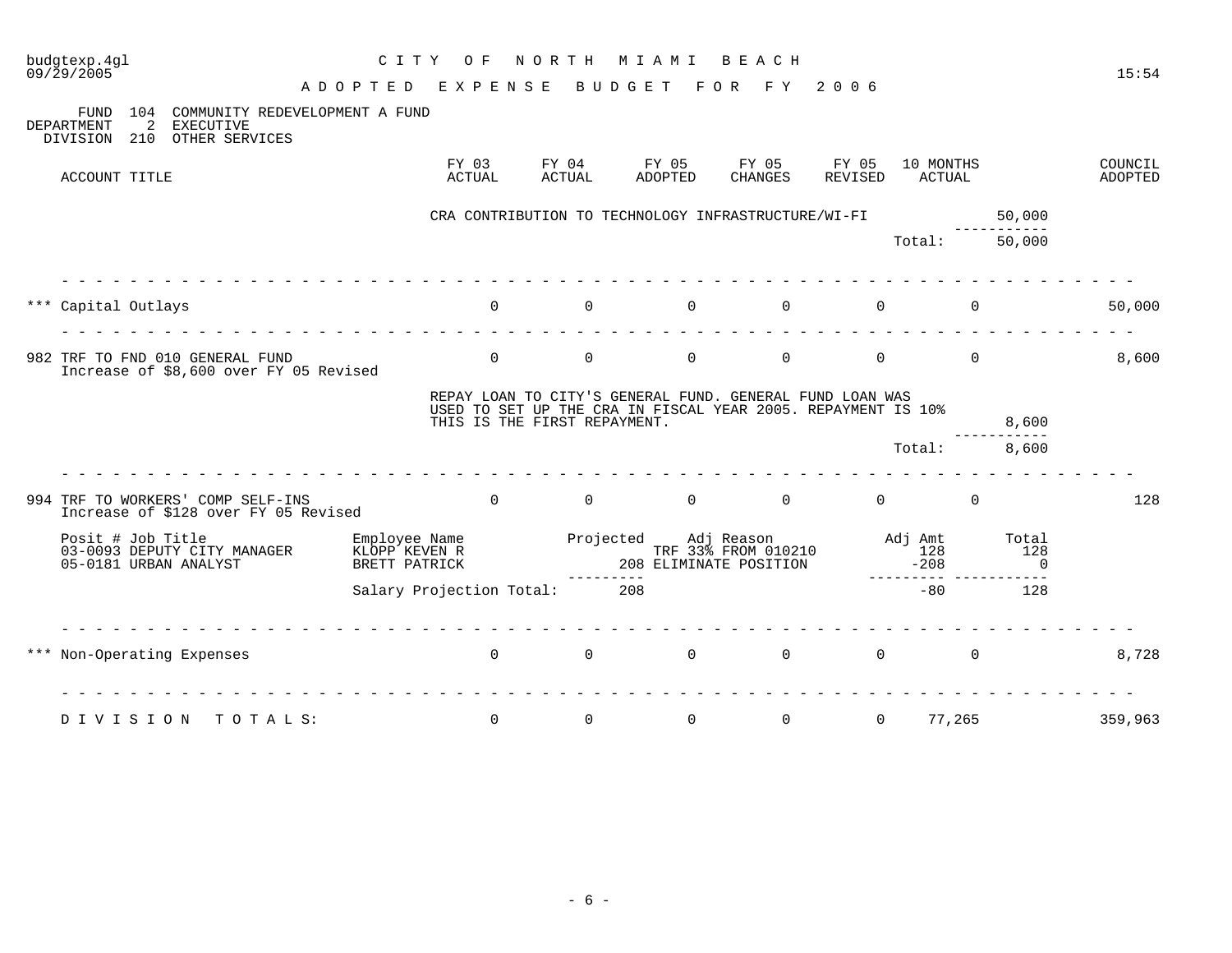# budgtexp.4gl C I T Y O F N O R T H M I A M I B E A C H

| FUND 104 COMMUNITY REDEVELOPMENT A FUND<br>2 EXECUTIVE<br>DEPARTMENT<br>DIVISION 220 DEVELOPMENT INCENTIVES                                                                                                      |                                          |                |          |                                         |                                                     |                 |        |
|------------------------------------------------------------------------------------------------------------------------------------------------------------------------------------------------------------------|------------------------------------------|----------------|----------|-----------------------------------------|-----------------------------------------------------|-----------------|--------|
| ACCOUNT TITLE                                                                                                                                                                                                    |                                          |                |          |                                         |                                                     |                 |        |
| 120 SALARIES-FULL-TIME<br>Increase of \$44,805 over FY 05 Revised                                                                                                                                                |                                          | $\Omega$       |          | $\begin{matrix} 0 & 0 & 0 \end{matrix}$ | 0                                                   | $\overline{0}$  | 44,805 |
|                                                                                                                                                                                                                  |                                          |                |          |                                         |                                                     |                 |        |
|                                                                                                                                                                                                                  | Salary Projection Total: 0               |                |          |                                         |                                                     | 44,805 44,805   |        |
| 210 F.I.C.A. TAXES-EMPLOYER'S CONTRIBUTION 0 0 0 0 0 0 0 0 0 0 0<br>Increase of \$3,560 over FY 05 Revised                                                                                                       |                                          |                |          |                                         |                                                     |                 | 3,560  |
|                                                                                                                                                                                                                  |                                          |                |          |                                         |                                                     |                 |        |
|                                                                                                                                                                                                                  | <u>a a a a a a a a a a a a a a a a a</u> |                |          |                                         |                                                     |                 |        |
| 225 RETIREMENT-OTHER PLANS<br>Increase of \$10,211 over FY 05 Revised                                                                                                                                            |                                          |                |          |                                         | $\begin{matrix} 0 & 0 & 0 & 0 & 0 & 0 \end{matrix}$ |                 | 10,211 |
| Posit # Job Title [10] Employee Name [10] Projected Adj Reason [10] Adj Amt Total<br>10,211 10,211 10,211 10,211 10,211 10,211 10,211 10,211 10,211 10,211 10,211 10,211 10,211 10,211 10,211 10,2               |                                          |                |          |                                         |                                                     |                 |        |
|                                                                                                                                                                                                                  | Salary Projection Total: 0               |                |          |                                         |                                                     | 10,211   10,211 |        |
| 235 HEALTH INSURANCE<br>Increase of \$4,664 over FY 05 Revised                                                                                                                                                   |                                          |                |          |                                         |                                                     |                 | 4,664  |
|                                                                                                                                                                                                                  |                                          |                |          |                                         |                                                     |                 |        |
|                                                                                                                                                                                                                  |                                          |                |          |                                         |                                                     |                 |        |
| 236 GROUP LIFE INSURANCE<br>Increase of \$389 over FY 05 Revised                                                                                                                                                 |                                          | $\overline{0}$ |          |                                         | $\begin{matrix}0&0&0&0&0&0\end{matrix}$             |                 | 389    |
| Posit # Job Title Fmployee Name Projected Adj Reason Adj Amt Total Posit # Job Title Employee Name<br>389 189 189 TRF 50% FROM 316211 1389 389 389 389 389 1991 05-0182 URBAN PLANNING SPECIALIST WOHLFORTH GARY |                                          |                |          |                                         |                                                     |                 |        |
|                                                                                                                                                                                                                  | Salary Projection Total:                 |                | $\Omega$ |                                         | 389                                                 | 389             |        |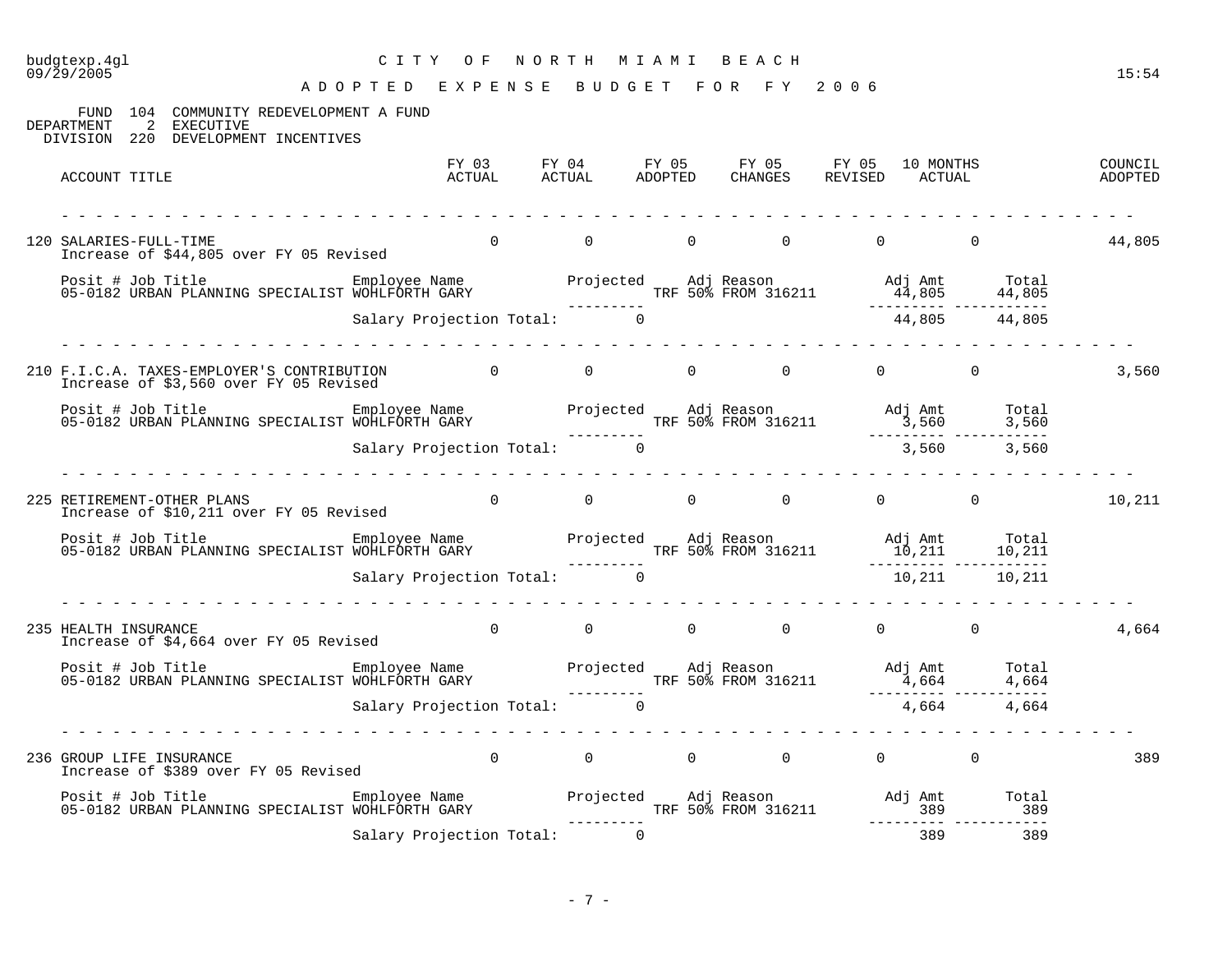## budgtexp.4gl C I T Y O F N O R T H M I A M I B E A C H

| FUND 104 COMMUNITY REDEVELOPMENT A FUND<br>2 EXECUTIVE<br>DEPARTMENT<br>DIVISION 220 DEVELOPMENT INCENTIVES                                                                         |                                                    |                                   |          |                                                                                         |          |                                         |     |                    |
|-------------------------------------------------------------------------------------------------------------------------------------------------------------------------------------|----------------------------------------------------|-----------------------------------|----------|-----------------------------------------------------------------------------------------|----------|-----------------------------------------|-----|--------------------|
| ACCOUNT TITLE                                                                                                                                                                       |                                                    |                                   |          | FY 03 FY 04 FY 05 FY 05 FY 05 10 MONTHS<br>ACTUAL ACTUAL ADOPTED CHANGES REVISED ACTUAL |          |                                         |     | COUNCIL<br>ADOPTED |
| 238 ACCIDENTAL DEATH & DISMEMBERMENT<br>Increase of \$440 over FY 05 Revised                                                                                                        | $\begin{matrix}0&0&0&0\end{matrix}$                |                                   |          |                                                                                         | $\Omega$ | $\Omega$                                |     | 440                |
|                                                                                                                                                                                     |                                                    |                                   |          |                                                                                         |          |                                         |     |                    |
|                                                                                                                                                                                     | Salary Projection Total: 0                         |                                   |          |                                                                                         |          | 440                                     | 440 |                    |
| 239 DENTAL INSURANCE<br>Increase of \$71 over FY 05 Revised                                                                                                                         |                                                    |                                   |          |                                                                                         |          |                                         |     | 71                 |
|                                                                                                                                                                                     |                                                    |                                   |          |                                                                                         |          |                                         |     |                    |
|                                                                                                                                                                                     | Salary Projection Total: 0                         |                                   |          |                                                                                         |          | 71                                      | 71  |                    |
| Salaries & Related Costs                                                                                                                                                            | $\begin{array}{ccc} & & 0 & \quad & 0 \end{array}$ |                                   | $\Omega$ |                                                                                         |          | $\begin{matrix} 0 & 0 & 0 \end{matrix}$ |     | 64,140             |
| 405 TRAVEL AND AUTO EXPENSES<br>Increase of \$1,200 over FY 05 Revised                                                                                                              |                                                    |                                   |          | $\begin{matrix} 0 & 0 & 0 & 0 & 0 & 0 & 0 \end{matrix}$                                 |          |                                         |     | 1,200              |
| Posit # Job Title Employee Name Projected Adj Reason Adj Amt Total<br>1,200 1,200 1,200 TRF 50% FROM 316211 1,200 1,200<br>Salary Projection Total: 0 1,200 1,200 1,200 1,200 1,200 |                                                    |                                   |          |                                                                                         |          |                                         |     |                    |
|                                                                                                                                                                                     | Salary Projection Total: 0                         |                                   |          |                                                                                         |          | 1,200 1,200                             |     |                    |
| *** Operating Expenses                                                                                                                                                              |                                                    |                                   |          | $\begin{array}{ccccccccccccccccccccc} 0 & & & 0 & & & 0 & & & 0 & & & 0 \end{array}$    |          |                                         |     | 1,200              |
| *** Capital Outlays                                                                                                                                                                 | $\overline{0}$                                     | $\overline{0}$ and $\overline{0}$ |          |                                                                                         |          | $\begin{matrix} 0 & 0 & 0 \end{matrix}$ |     | $\overline{0}$     |
| 994 TRF TO WORKERS' COMP SELF-INS<br>Increase of \$179 over FY 05 Revised                                                                                                           | $\Omega$                                           | $\overline{0}$                    | $\Omega$ | $\overline{0}$                                                                          | $\Omega$ | $\Omega$                                |     | 179                |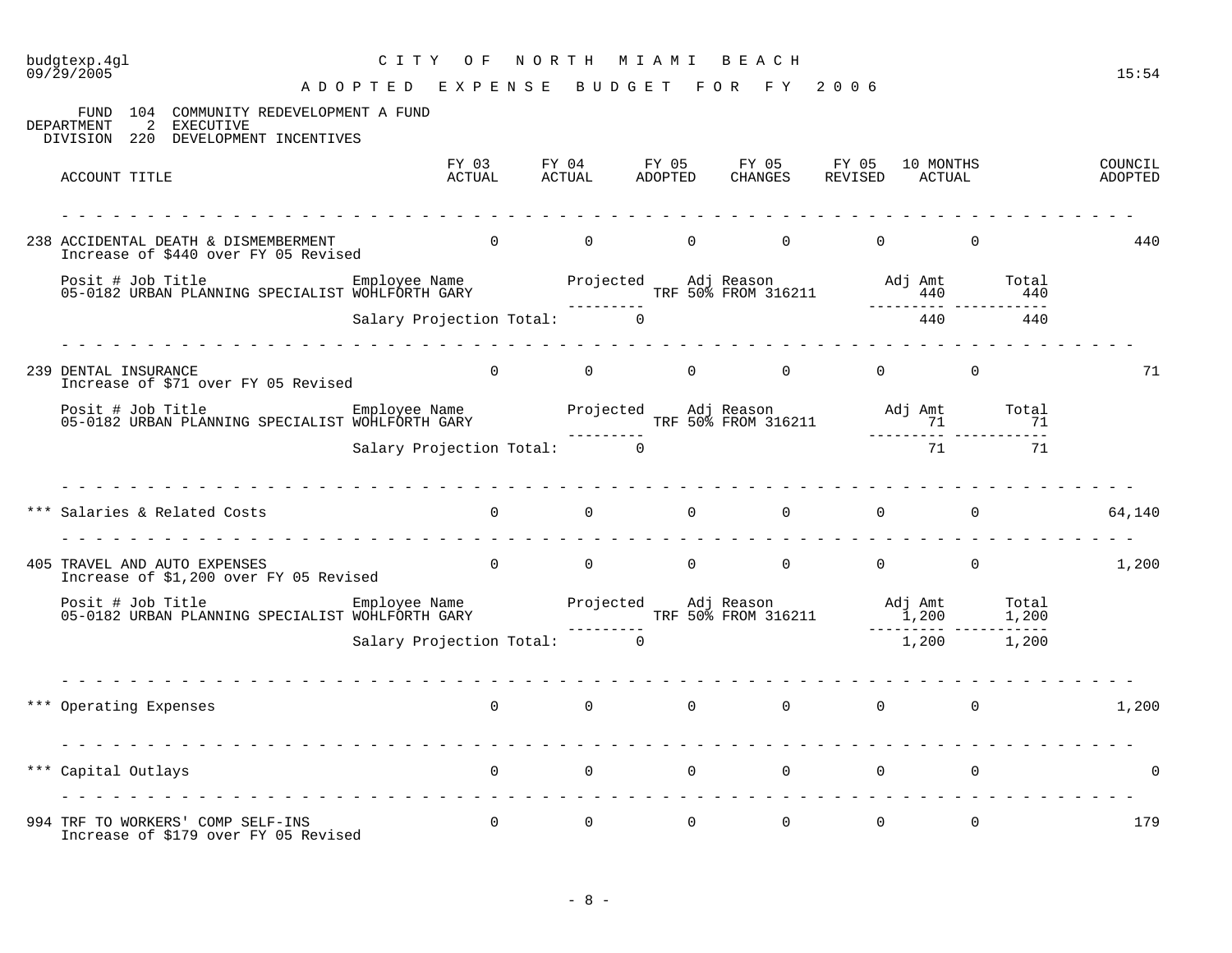| budgtexp.4gl<br>09/29/2005                               |                                                                              | C I T Y<br>ADOPTED              | O F<br>EXPENSE  | NORTH<br>BUDGET | M I A M I<br>F O R | BEACH<br>F Y                      | 2006                    |                     |              | 15:54              |
|----------------------------------------------------------|------------------------------------------------------------------------------|---------------------------------|-----------------|-----------------|--------------------|-----------------------------------|-------------------------|---------------------|--------------|--------------------|
| <b>FUND</b><br>104<br>2<br>DEPARTMENT<br>220<br>DIVISION | COMMUNITY REDEVELOPMENT A FUND<br><b>EXECUTIVE</b><br>DEVELOPMENT INCENTIVES |                                 |                 |                 |                    |                                   |                         |                     |              |                    |
| ACCOUNT TITLE                                            |                                                                              |                                 | FY 03<br>ACTUAL | FY 04<br>ACTUAL | FY 05<br>ADOPTED   | FY 05<br>CHANGES                  | FY 05<br><b>REVISED</b> | 10 MONTHS<br>ACTUAL |              | COUNCIL<br>ADOPTED |
| Posit # Job Title                                        | 05-0182 URBAN PLANNING SPECIALIST                                            | Employee Name<br>WOHLFORTH GARY |                 | Projected       |                    | Adj Reason<br>TRF 50% FROM 316211 |                         | Adj Amt<br>179      | Total<br>179 |                    |
|                                                          |                                                                              | Salary Projection Total:        |                 |                 | 0                  |                                   |                         | 179                 | 179          |                    |
| *** Non-Operating Expenses                               |                                                                              |                                 | $\mathbf 0$     | $\mathbf 0$     | $\mathbf 0$        | $\overline{0}$                    | $\mathbf 0$             | $\mathbf 0$         |              | 179                |
| DIVISION                                                 | TOTALS:                                                                      |                                 | $\mathbf 0$     | 0               | 0                  | $\mathbf 0$                       | $\mathbf 0$             | 0                   |              | 65,519             |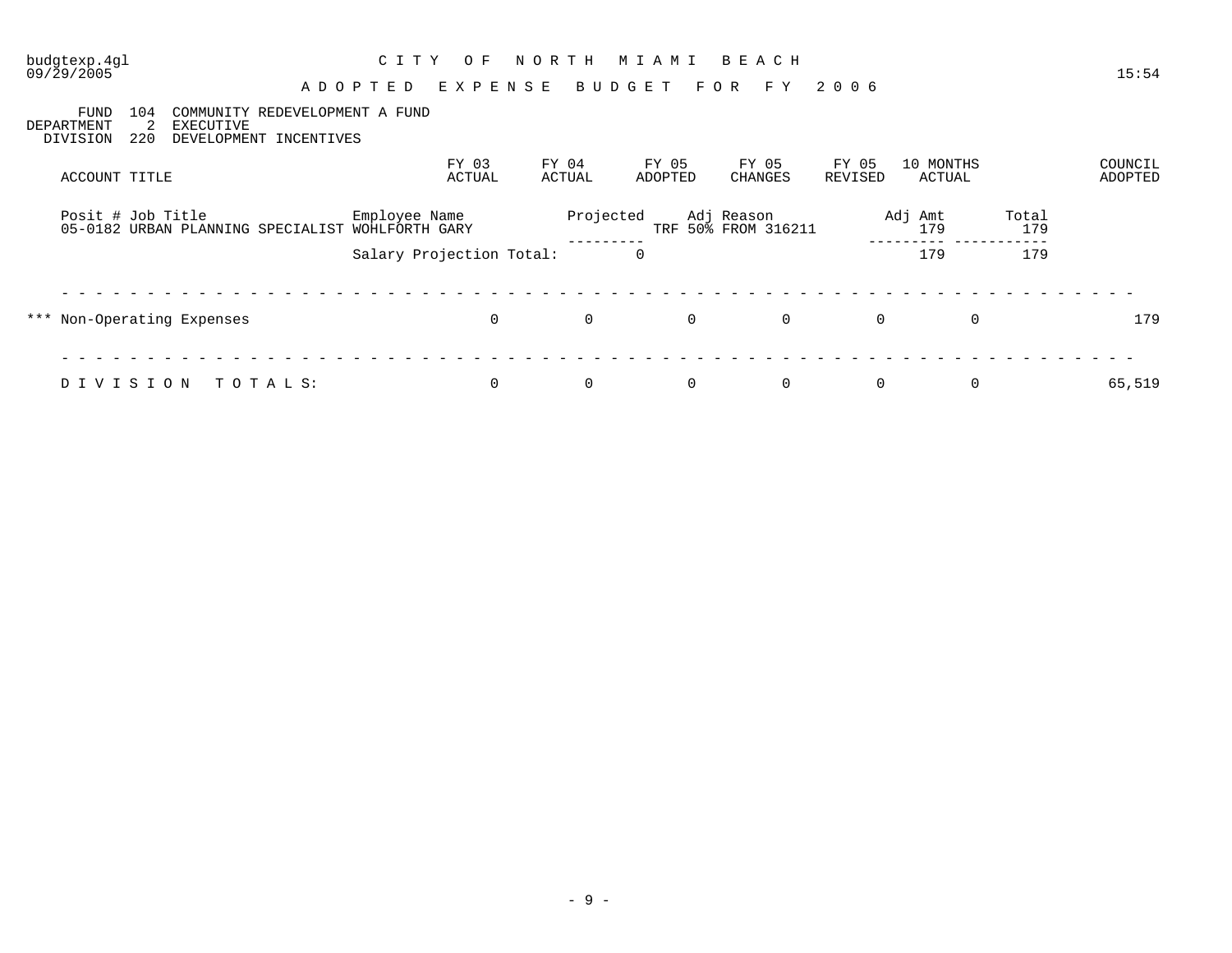# budgtexp.4gl C I T Y O F N O R T H M I A M I B E A C H

| 104<br>FUND<br>DEPARTMENT<br>8<br>831<br>DIVISION | COMMUNITY REDEVELOPMENT A FUND<br>PUBLIC SERVICES<br>BEAUTIFICATION |                 |                 |                  |                         |                  |                     |                    |
|---------------------------------------------------|---------------------------------------------------------------------|-----------------|-----------------|------------------|-------------------------|------------------|---------------------|--------------------|
| ACCOUNT TITLE                                     |                                                                     | FY 03<br>ACTUAL | FY 04<br>ACTUAL | FY 05<br>ADOPTED | FY 05<br><b>CHANGES</b> | FY 05<br>REVISED | 10 MONTHS<br>ACTUAL | COUNCIL<br>ADOPTED |
| *** Operating Expenses                            |                                                                     | 0               | $\mathsf{O}$    | $\mathbf 0$      | 0                       | $\mathbf 0$      | $\mathbf 0$         | 0                  |
| DIVISION                                          | TOTALS:                                                             | 0               | 0               | $\mathbf 0$      | 0                       | 0                | 0                   | 0                  |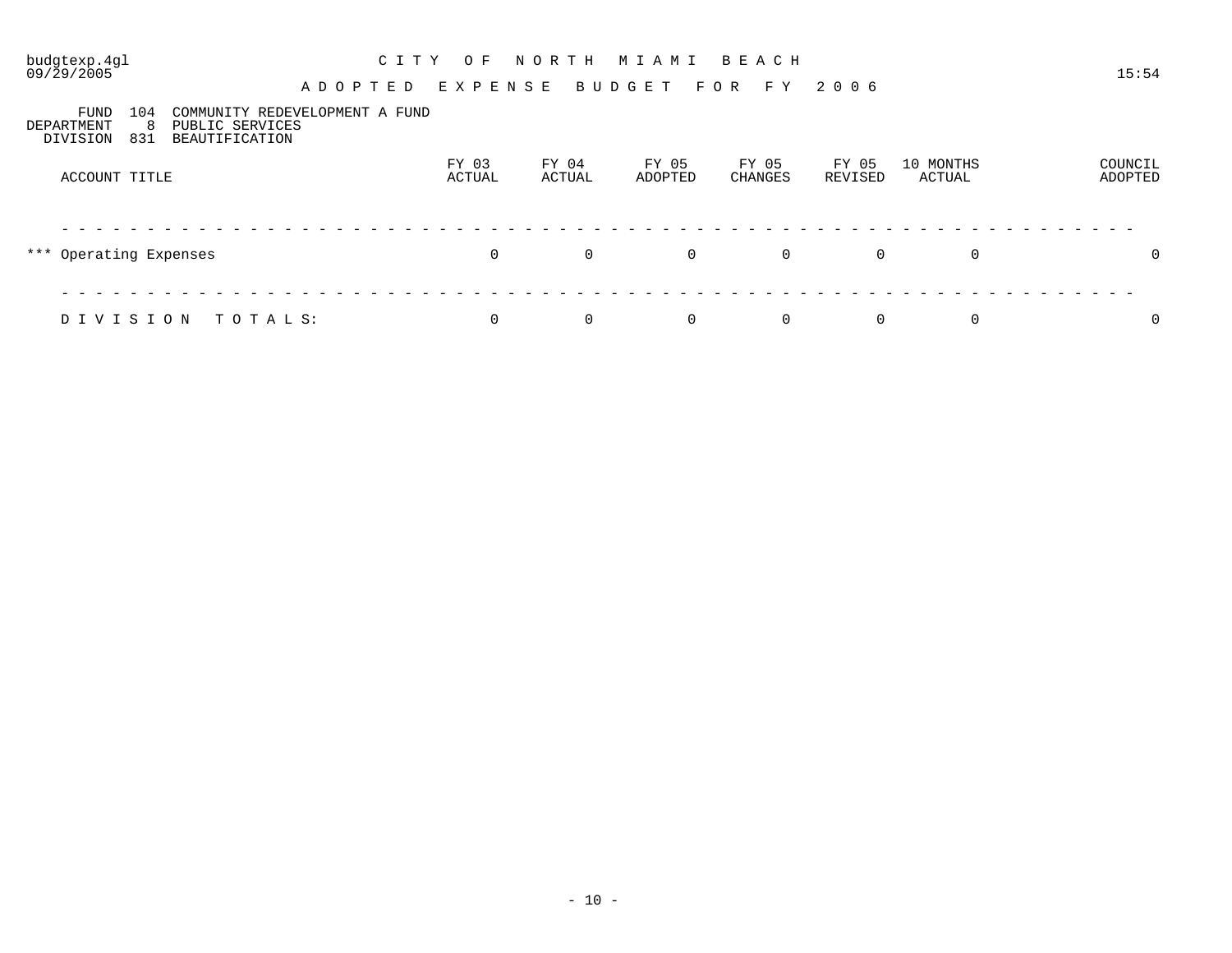| $09/\overline{2}9/\overline{2005}$                                                                                                    | ADOPTED EXPENSE BUDGET |                 |                                          | FOR FY                                       | 2006     |                     | 15:54              |
|---------------------------------------------------------------------------------------------------------------------------------------|------------------------|-----------------|------------------------------------------|----------------------------------------------|----------|---------------------|--------------------|
| FUND 104<br>COMMUNITY REDEVELOPMENT A FUND<br><b>DEPARTMENT</b><br>- 8<br>PUBLIC SERVICES<br>DIVISION 850 INFRASTRUCTURE IMPROVEMENTS |                        |                 |                                          |                                              |          |                     |                    |
| ACCOUNT TITLE                                                                                                                         | FY 03<br>ACTUAL        | FY 04<br>ACTUAL | FY 05 FY 05 FY 05<br>ADOPTED             | CHANGES                                      | REVISED  | 10 MONTHS<br>ACTUAL | COUNCIL<br>ADOPTED |
| 120 SALARIES-FULL-TIME<br>Increase of \$11,087 over FY 05 Revised                                                                     | $\Omega$               | $\overline{0}$  | $\overline{0}$                           | $\Omega$                                     | $\Omega$ | $\Omega$            | 11,087             |
|                                                                                                                                       |                        |                 | TRF 11% FROM 316850 FOR HIEP HUYNH       |                                              |          |                     | 11,087             |
|                                                                                                                                       |                        |                 |                                          |                                              |          | Total:              | 11,087             |
| 130 SALARIES-TEMP & PART-TIME<br>Increase of \$10,000 over FY 05 Revised                                                              | $\Omega$               | $\overline{0}$  | $\Omega$                                 | $\overline{0}$                               | $\Omega$ | $\Omega$            | 10,000             |
|                                                                                                                                       |                        |                 | PART TIME GIS & OTHER PROJECT ASSISTANCE |                                              |          |                     | 10,000             |
|                                                                                                                                       |                        |                 |                                          |                                              |          | Total:              | 10,000             |
| 210 F.I.C.A. TAXES-EMPLOYER'S CONTRIBUTION 0<br>Increase of \$798 over FY 05 Revised                                                  |                        | $\Omega$        |                                          | $\begin{matrix} 0 & 0 \\ 0 & 0 \end{matrix}$ | $\Omega$ | $\Omega$            | 798                |
|                                                                                                                                       |                        |                 | TRF 11% FROM 316850 FOR HIEP HUYNH       |                                              |          |                     | 798                |
|                                                                                                                                       |                        |                 |                                          |                                              |          | Total:              | 798                |
| 225 RETIREMENT-OTHER PLANS<br>Increase of \$2,461 over FY 05 Revised                                                                  | $\Omega$               | $\Omega$        | $\Omega$                                 | $\Omega$                                     | $\Omega$ | $\Omega$            | 2,461              |
|                                                                                                                                       |                        |                 | TRF 11% FROM 316850 FOR HIEP HUYNH       |                                              |          |                     | 2,461              |
|                                                                                                                                       |                        |                 |                                          |                                              |          | Total:              | 2,461              |
| 235 HEALTH INSURANCE<br>Increase of \$1,060 over FY 05 Revised                                                                        | $\Omega$               | $\Omega$        | $\Omega$                                 | $\Omega$                                     | $\Omega$ | $\Omega$            | 1,060              |
|                                                                                                                                       |                        |                 | TRF 11% FROM 316850 FOR HIEP HUYNH       |                                              |          |                     | 1,060              |
|                                                                                                                                       |                        |                 |                                          |                                              |          | Total:              | 1,060              |
| 236 GROUP LIFE INSURANCE<br>Increase of \$95 over FY 05 Revised                                                                       | $\Omega$               | $\Omega$        | $\Omega$                                 | $\overline{0}$                               | $\Omega$ | $\Omega$            | 95                 |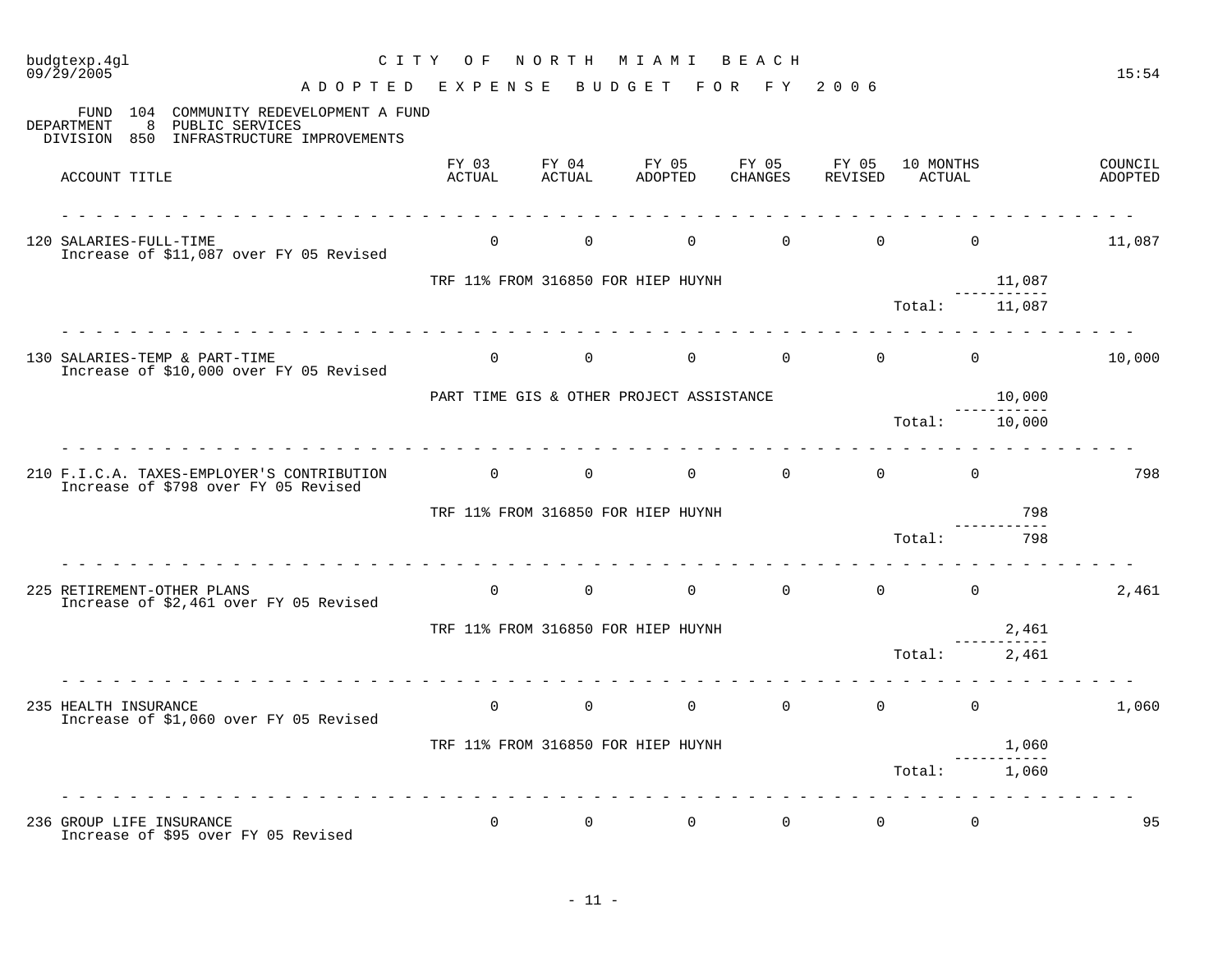| budgtexp.4gl<br>09/29/2005                                                                                                                | CITY OF                                                    |                                                         | NORTH MIAMI                                          | BEACH                            |                                                    |                     |     | 15:54              |
|-------------------------------------------------------------------------------------------------------------------------------------------|------------------------------------------------------------|---------------------------------------------------------|------------------------------------------------------|----------------------------------|----------------------------------------------------|---------------------|-----|--------------------|
|                                                                                                                                           | ADOPTED EXPENSE                                            |                                                         | BUDGET FOR FY 2006                                   |                                  |                                                    |                     |     |                    |
| 104<br>COMMUNITY REDEVELOPMENT A FUND<br>FUND<br>8<br><b>DEPARTMENT</b><br>PUBLIC SERVICES<br>INFRASTRUCTURE IMPROVEMENTS<br>DIVISION 850 |                                                            |                                                         |                                                      |                                  |                                                    |                     |     |                    |
| ACCOUNT TITLE                                                                                                                             | FY 03<br>ACTUAL                                            | FY 04<br>ACTUAL                                         | FY 05<br>ADOPTED                                     | FY 05<br>CHANGES                 | FY 05<br>REVISED                                   | 10 MONTHS<br>ACTUAL |     | COUNCIL<br>ADOPTED |
|                                                                                                                                           |                                                            |                                                         | TRF 11% FROM 316850 FOR HIEP HUYNH                   |                                  |                                                    |                     | 95  |                    |
|                                                                                                                                           |                                                            |                                                         |                                                      |                                  | Total:                                             |                     | 95  |                    |
| 238 ACCIDENTAL DEATH & DISMEMBERMENT<br>Increase of \$109 over FY 05 Revised                                                              | <u> Lieu Lieu Lieu Lieu Lieu Lieu Lieu Lie</u><br>$\Omega$ | $\overline{0}$                                          | $\Omega$                                             | $\Omega$                         | $\Omega$                                           | $\Omega$            |     | 109                |
|                                                                                                                                           |                                                            |                                                         | TRF 11% FROM 316850 FOR HIEP HUYNH                   |                                  |                                                    |                     | 109 |                    |
|                                                                                                                                           |                                                            |                                                         |                                                      |                                  | Total:                                             |                     | 109 |                    |
| 239 DENTAL INSURANCE<br>Increase of \$43 over FY 05 Revised                                                                               | $\Omega$                                                   | $\overline{0}$                                          |                                                      | $\overline{0}$<br>$\overline{0}$ | $\overline{0}$                                     | $\Omega$            |     | 43                 |
|                                                                                                                                           |                                                            |                                                         | TRF 11% FROM 316850 FOR HIEP HUYNH                   |                                  |                                                    |                     | 43  |                    |
|                                                                                                                                           |                                                            |                                                         |                                                      |                                  | Total:                                             |                     | 43  |                    |
| *** Salaries & Related Costs                                                                                                              |                                                            |                                                         | $\begin{matrix}0&0&0&0\end{matrix}$                  |                                  | $\begin{array}{ccc} & & 0 & \quad & 0 \end{array}$ |                     |     | 25,653             |
| *** Operating Expenses                                                                                                                    |                                                            |                                                         | $\begin{matrix} 0 & 0 & 0 \\ 0 & 0 & 0 \end{matrix}$ | $\sim$ 0                         | $\overline{0}$                                     | $\Omega$            |     | $\Omega$           |
| *** Capital Outlays                                                                                                                       | dia ara-dia ara-dia ara-dia ara-                           | $\begin{array}{ccc} 0 & \hspace{1.5cm} & 0 \end{array}$ | $\overline{0}$                                       | $\overline{0}$                   | $\overline{0}$                                     | $\Omega$            |     | $\Omega$           |
| 994 TRF TO WORKERS' COMP SELF-INS<br>Increase of \$787 over FY 05 Revised                                                                 | $\overline{0}$                                             | $\overline{0}$                                          | $\overline{0}$                                       | $\overline{0}$                   | $\overline{0}$                                     | $\Omega$            |     | 787                |
|                                                                                                                                           |                                                            |                                                         | TRF 11% FROM 316850 FOR HIEP HUYNH                   |                                  |                                                    |                     | 787 |                    |
|                                                                                                                                           |                                                            |                                                         |                                                      |                                  |                                                    | Total:              | 787 |                    |
| *** Non-Operating Expenses                                                                                                                | $\overline{0}$                                             | $\mathsf{O}$                                            | $\mathbf 0$                                          | $\overline{0}$                   | $\mathbf 0$                                        | $\mathbf 0$         |     | 787                |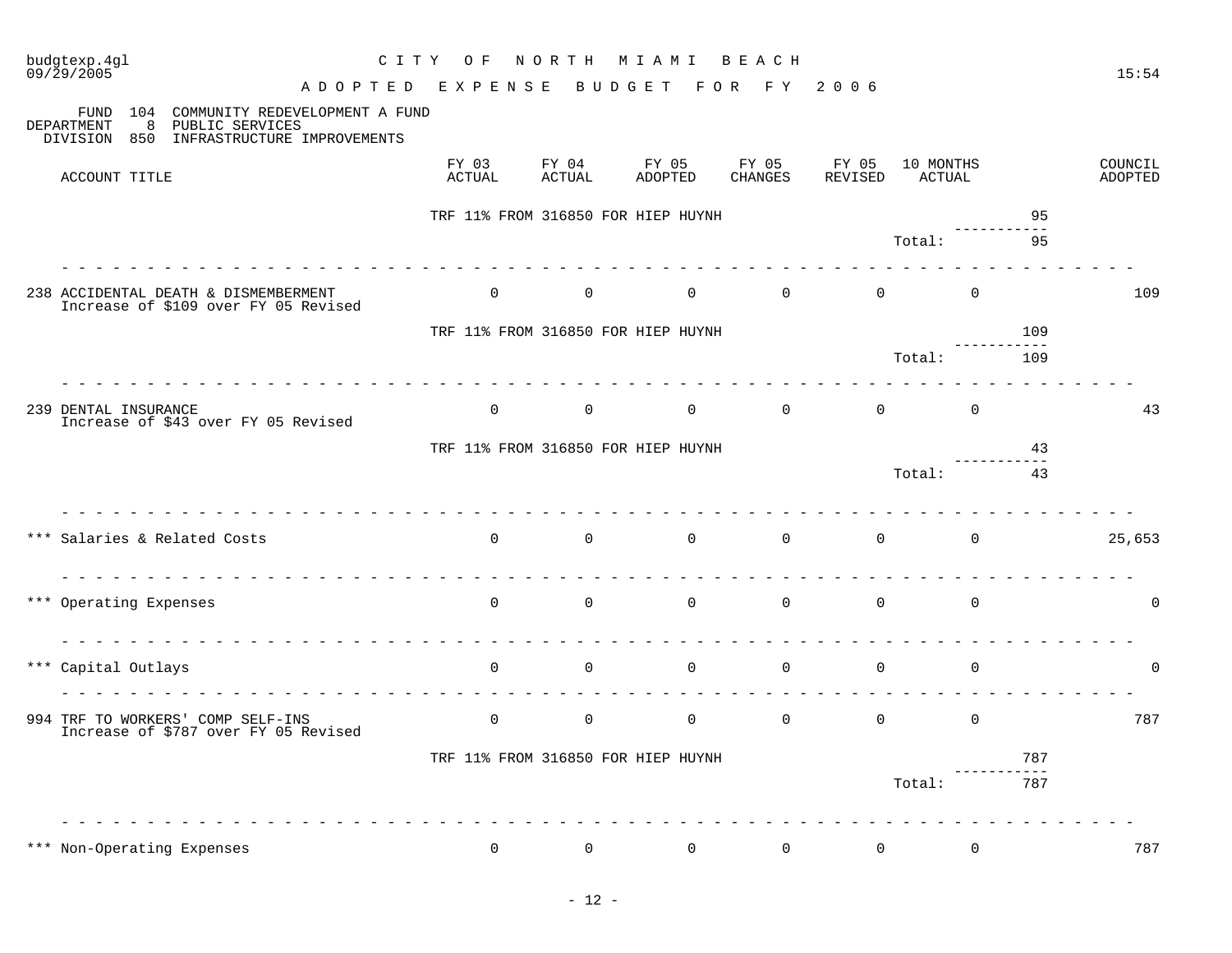09/29/2005 15:54

#### A D O P T E D E X P E N S E B U D G E T F O R F Y 2 0 0 6

| FUND<br>DEPARTMENT<br>DIVISION | 104<br>850 | COMMUNITY REDEVELOPMENT A FUND<br>PUBLIC SERVICES<br>INFRASTRUCTURE IMPROVEMENTS |                 |                 |                  |                  |                  |                     |                    |
|--------------------------------|------------|----------------------------------------------------------------------------------|-----------------|-----------------|------------------|------------------|------------------|---------------------|--------------------|
| ACCOUNT TITLE                  |            |                                                                                  | FY 03<br>ACTUAL | FY 04<br>ACTUAL | FY 05<br>ADOPTED | FY 05<br>CHANGES | FY 05<br>REVISED | 10 MONTHS<br>ACTUAL | COUNCIL<br>ADOPTED |
|                                |            |                                                                                  |                 |                 |                  |                  |                  |                     |                    |

D I V I S I O N T O T A L S:  $\begin{array}{cccccccccccccc} 0 & 0 & 0 & 0 & 0 & 0 & 0 & 0 & 0 & 26,440 & \end{array}$ 

| $\sim$ |  |
|--------|--|
|--------|--|